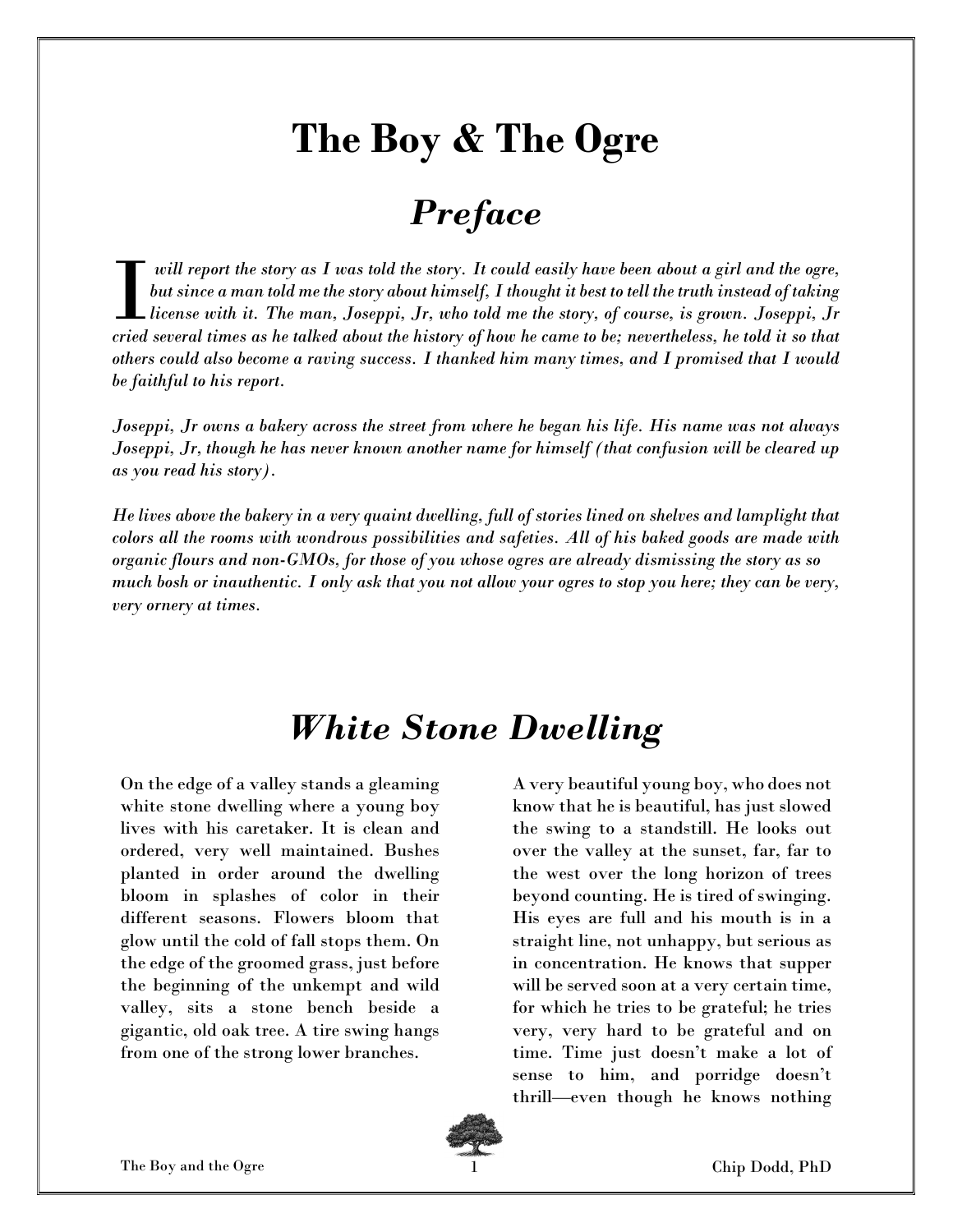else. Porridge is the "ultimate healthy food and we need nothing else to survive," he says to himself and knows quite well by verse. The valley does make sense to him, as does the sunset; however, he has no words, just sense.

He slides out of the swing and heads to the dwelling. The shadows have lengthened to giants, and darkness will come soon. He knows to be alert to the dark, and knows to be inside before it arrives. His caretaker has told him about the danger of darkness, and the stories he reads to the boy tell him why. The unexpected happens in the dark. Even so, the boy takes in a breath that comes out as a sigh before going through the door. He wants to wait until the last minute before going in. The fireflies are so much greener against the darkness, and they make light. He enters prepared and actually is quite hungry. They never, ever eat porridge unless they are hungry. And they are only hungry just after morning daylight, when the sun is most high, and right after the sun goes down.

The boy smells what the caretaker calls the "healthy" scent of the porridge as he enters. The caretaker is bent over the pot as the boy moves toward the cupboard to set the table with the clay bowls, silver spoons, and clay mugs for water. The caretaker turns and half smiles as he moves toward the table. He asks about the boy's day, showing concern about his thoughts and actions. He warns him, again, to be careful about the drop off into the valley where the groomed grass ends. "Remember there are wild things with cutting teeth in the wilds," the boy says in his head as the caretaker finishes the sentence. The boy knows to be

grateful for the warning. He wonders, however, why the caretaker tells him every evening, because he also tells him how smart and wise he is since he knows so much about all the things he has been taught. The boy no longer shares what he wonders.

The boy smiles gently and tells the caretaker all about his day since lunch. He says at the end of his story that he likes watching the fireflies. The caretaker lets out a sigh, looking displeasured. The boy knows that he has disappointed his caretaker, who begins to patiently explain how the dangers prevent us from things we would like, how he only wants the boy's good, and then onto the reality of how life works. The boy feels bad about wanting to see the fireflies, ruining a very interesting story—to which the caretaker had been listening pensively.

"Pensive" was the new word he had learned the night before from the big dictionary the caretaker and he read before sleep. The boy was very proud to know the word, but didn't mention it because he didn't. The rest of the meal they ate quietly, the quiet only broken by the sounds of the spoons and the caretaker's slurping into his crooked mouth.

Joseppi, Jr., did not know that he was a beautiful boy or that the caretaker was quite ugly, hideously looking actually. Joseppi, Jr. showed me a picture of him. Due to my own trained sensibilities, I assumed Joseppi, Jr. was thinking in an impoverished way, since he was, after all, just a baker. After he showed me a picture of the caretaker, however, I had to agree, justifiably. He was hideous.

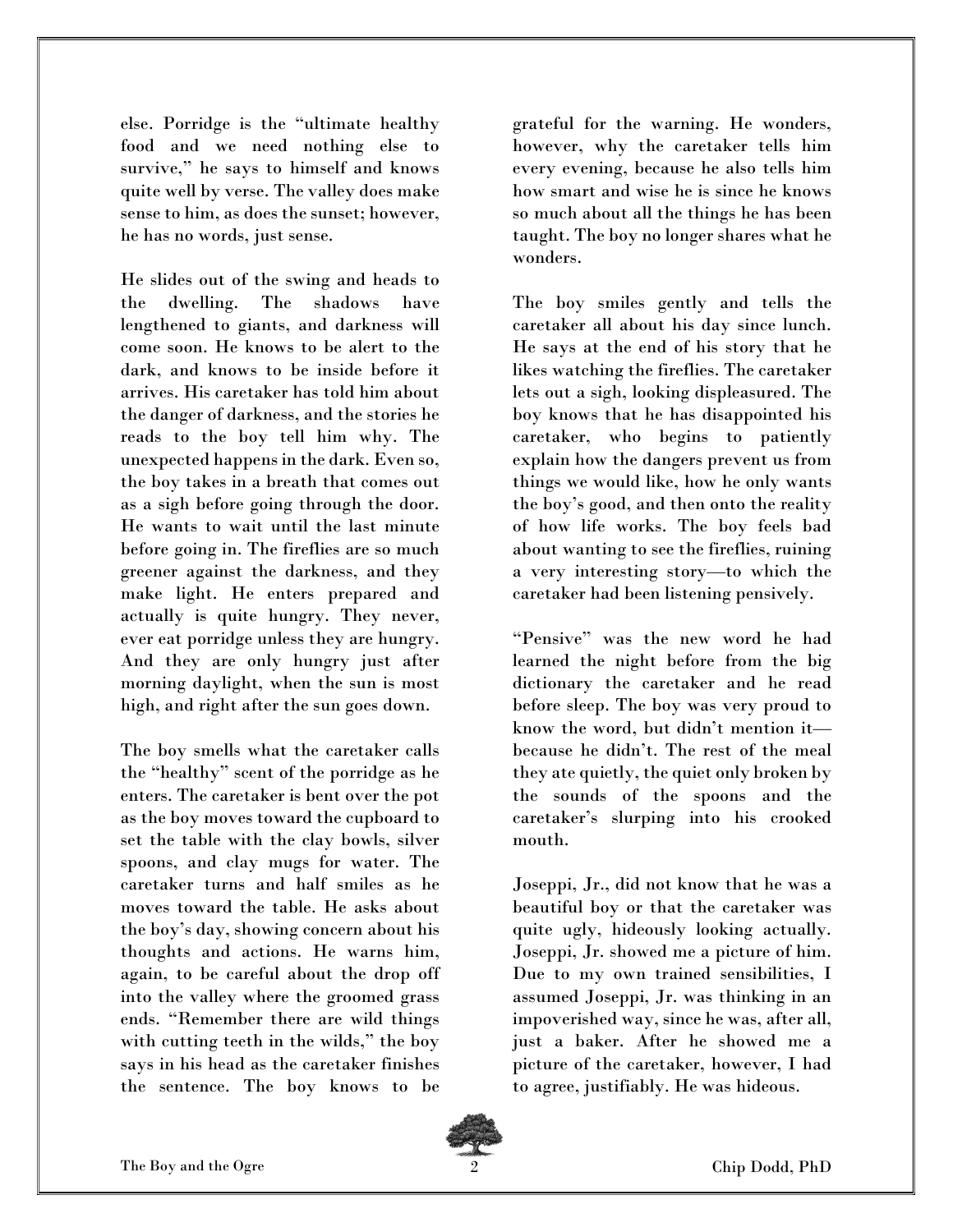The caretaker was an ogre. A real one. His mouth was crooked, and it made his teeth protrude from one side of his face, hanging out over his lower lip. A long scar ran from the edge of his exposed teeth up to his left eye. His eyes bulged quite ominously and, Joseppi, Jr. said, watered constantly, which the ogre attributed to horrible grass and tree allergies. The allergies were tolerable, the ogre always told the boy, because the boy was worth all the pain of the work the ogre had to do outdoors to care take him. His head was not round or shapely in any way. I cannot even give a geometrical description but to tell what shape his head was not, so angular and knotty it was.

The boy always felt bad about how much he was cared for when the allergies were mentioned. He tried to feel good about how important he was, but it was very hard because he felt bad, too. So, he didn't mention the allergies. Then, he also felt bad about not doing so. In the end, he just tried to be good. The man, Joseppi, Jr., had a far away look in his eyes when he told me about how confused he had been.

Joseppi, Jr. told me that the ogre moved about slowly with groans and remained permanently bent at the shoulders. The ogre's skin, in spite of the outdoor sun, was pale, almost translucent, showing veins and splotchy patches of scaly skin that constantly sloughed off his face, sometimes into the porridge, which he ate. Joseppi, Jr. told me that he did not know what hideous looked like at the time; however, he did tell me that sometimes he did not finish his porridge and went hungry until next time.

The ogre was very concerned about the boy's poor appetite at these times, so he would try to eat in spite of the nausea. The slurping sounds and the porridge on the ogre's chin did not help either. The boy knew not to wipe it off with his napkin. He did it once, and the ogre's face grew quite still, which frightened the boy into tolerance. The boy was glad when the ogre spoke again, even though he did not mention what had just happened. The boy learned a whole lot about what not to do from what was never said which left him highly aware and very careful.

After the evening meal, the boy cleaned the dishes at the pump outside, always frightened, and yet grateful to see the fireflies for a quick minute. He was always relieved to shut the door on reentering. He never wondered why he was always warned about the dark, but was allowed to go into the dark to clean the dishes. He just felt brave, and felt relieved, to help the caretaker who did so much for him. The caretaker would do little chores before bedtime. Then, he would read stories to the boy. Afterwards, they prayed about not dying during the night and for the Great Caregiver to take their souls if so. He always said "goodnight" kindly. The boy looked forward to the morning's light.

Also, without a doubt, the boy looked forward to books, any books no matter how scary or duty-bound they were. Stories about dangers, and the need to stay safe, and how smart people are careful, and how foolish people twiddle away their time and wound up hungry, and how the lack of appreciation leads to being alone, and how the grasshopper

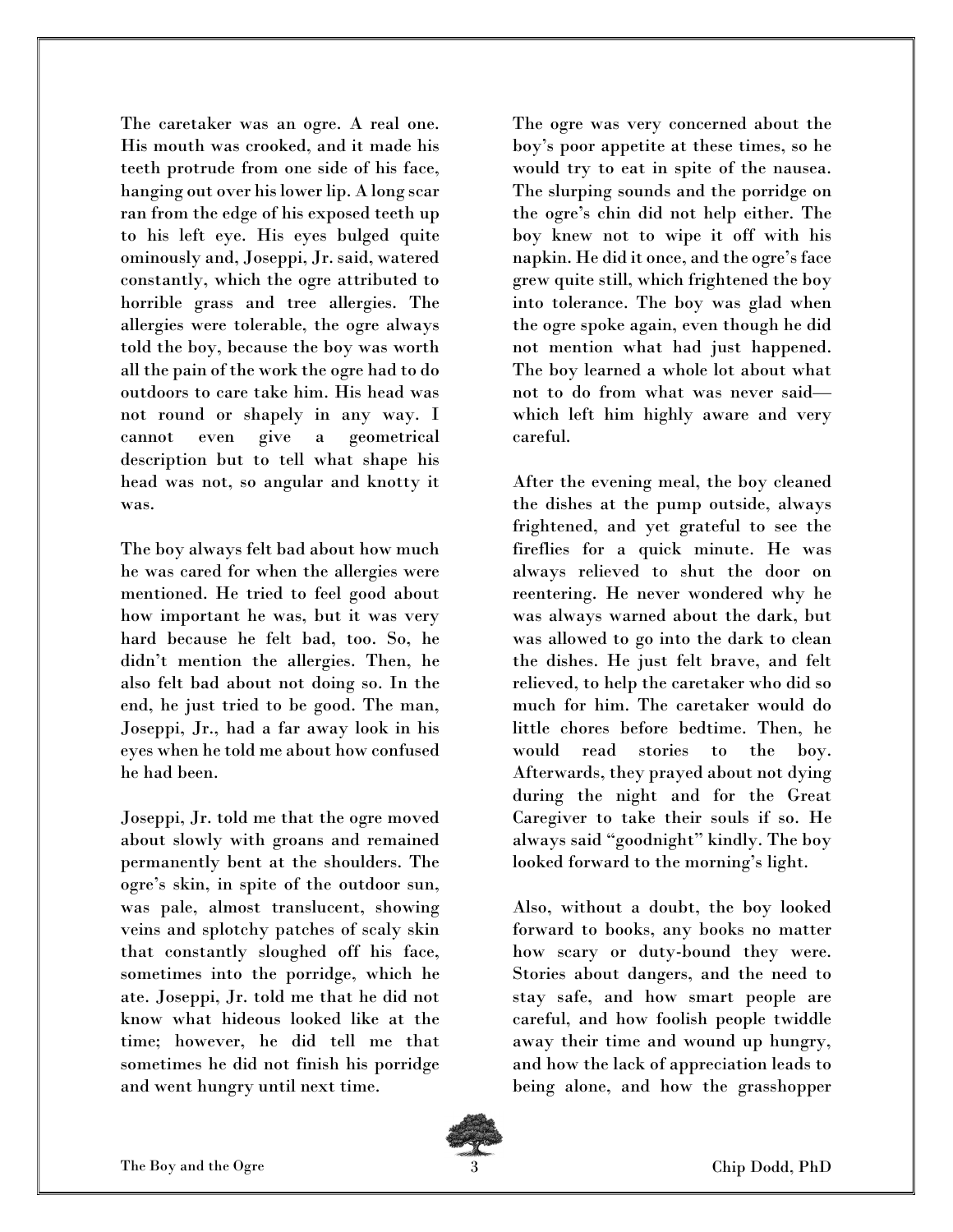dies in winter, but the ant is toasty underground with plenty to eat. He learned sayings, too, lots of them: rolling stones gather no moss; the need to fish; water under the bridge; not crying over spilled milk; taking the heat in the kitchen; pulling one's self up by boot straps; if you're not the big dog, you need to stay on the porch; getting back on a horse after it knocks you off; how the Great Caregiver only helps those who help themselves.

The boy knew all the teachings by memorization, but loved the pictures so much that he could repeat the words to the caretaker while wondering all kinds of things about the horses, cows, chickens, grasshoppers, ants, trees, cradles, pirates, train robbers, banks, coins, ditches, runaway cars, the Great Caregiver, earthquakes, lightning, thunder, mining cave-ins, graveyards, and on and on. He thought the man pulling himself up by his bootstraps looked funny and seemed silly the way his face was red with effort. He also thought that the woman who

always ate her dessert first looked friendly, and he felt somehow sad about her. He wondered what made dessert so strong that she would break the rules.

The boy no longer asked unsuitable questions and gave suitable answers. He loved the way words were shaped in the big dictionary and the small pictures beside some of the words. The caretaker would always end the stories with, ".... and that is why we are so fortunate to live where we do—so these things don't happen to us. But someday you will be ready to go there." The boy would always say how much he liked where he lived and didn't want to go "there," and the caretaker would always say he could stay as long as he wanted with a grunt that seemed to please him. The boy would feel nervous inside his stomach, yet in his heart he wondered what riding a horse could be like and the taste of apple pie. When the light was out, he would always fall asleep wondering.

#### A Great & Daring Idea

In the mornings after the clean up chores, the ogre went to work on the grounds, and the boy was free to play, invent and pretend. The ogre told him to enjoy his play until meals because soon enough he would not be able to do so. The ogre always told him to be careful and never go beyond the sight of the dwelling. The ogre would set off with his scythe over his shoulder and basket of other tools in his other hand. The boy would often ask to

go with the ogre because he would be scared of mistakes somehow. But the ogre told him it was good for him to play, and the ogre wanted to give the boy what he himself had never had.

Soon, the boy would venture out on to the grounds, inventing games as he went. His favorite game was most dangerous. The manicured grounds in front of their dwelling were covered with carved stones

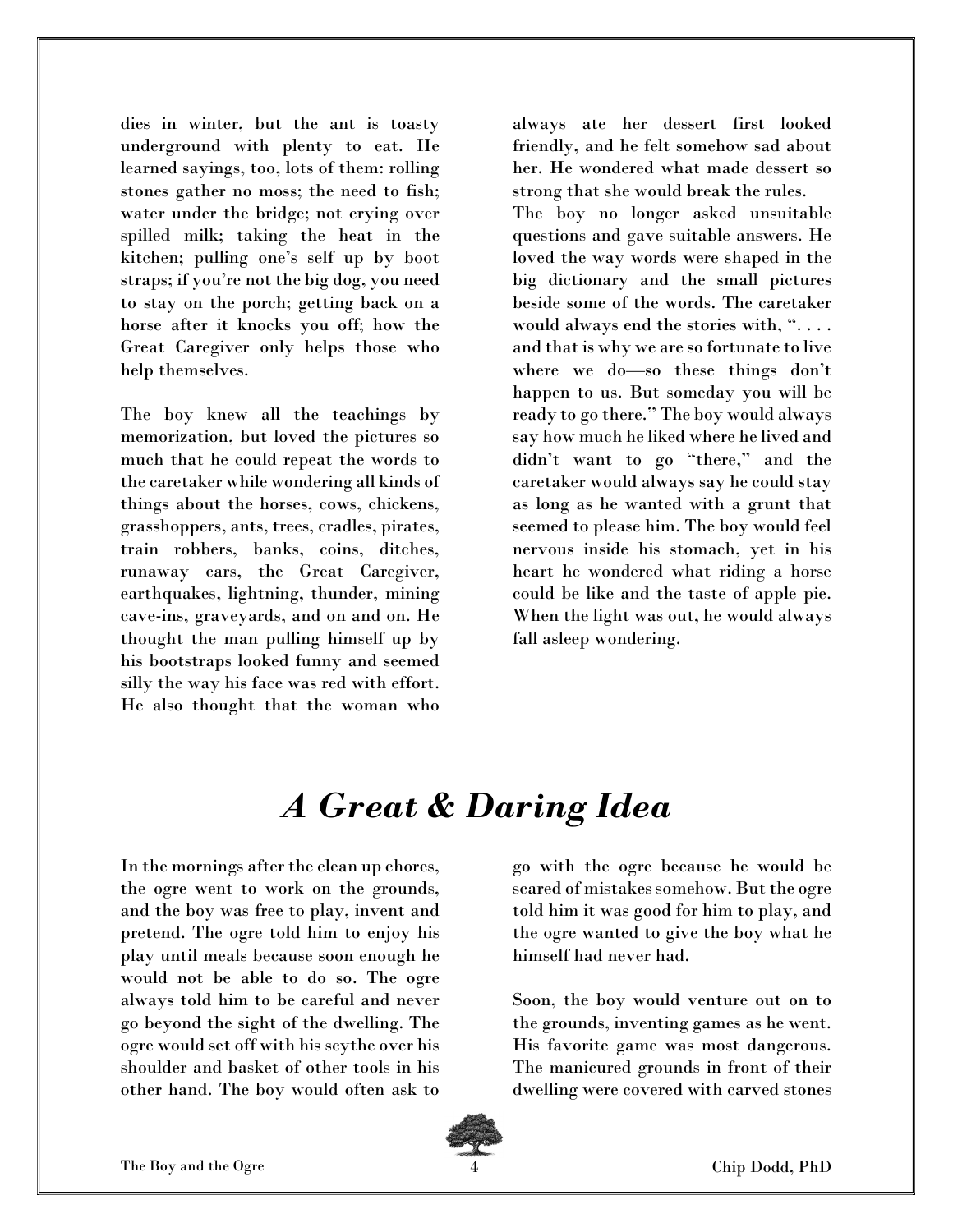and statues as far as the boy's eyes could see. He would step on flat stones, which had words and dates carved into them, until he reached the first tall one to lift himself upon, never touching grass. If he touched grass, he would have to go back to the beginning or he would have to become another character that could revive. The grass was where the alligators lived, waiting to devour, or where the ghouls would reach out and snatch the unsuspecting under water, never to return. As long as he could stay on stone, the adventure could take him places. The older the boy became, the farther he could jump, higher he could climb, farther from the dwelling he could go, and the more he wondered--though he had never lost sight of the dwelling.

One day after lunch, the boy had a great and daring idea. He would find out how far he could go. Before lunch he had made it to the stone where the angel stood; he had stood before on the pedestal where the angel's feet were next to his, but the boy had never gone farther. He could still see roof of the dwelling, but barely. The angel held a sword that pointed onward, and pointed up towards the tops of the trees that swayed in the breeze and the giant blue of the sky.

As the sun went down that evening his thoughts were still on the angel. If he could grab the tree branch that hung near the angel's sword and swing out, the boy knew that he could land on the next stone without touching grass. If he could make it. The boy was pretty sure he would be able to see the dwelling and still please the caretaker. The thought scared him, and the desire did, too. The next morning, he decided to set out for the

angel. He, also, made sure the caretaker was occupied in another direction before he set out. The boy felt nervous inside himself for fear of the caretaker's disappointment. Even in his confusion he just so wanted to be brave, but he was very scared.

Brave won. Climbing up towards the angel's sword, he reached back with the branch in his hands and swung out, letting go just as his feet touched the top of the next stone. He wobbled a bit and then gained his balance. He had never been so far from home. He jumped to the next stone and the next, and then stopped suddenly, no longer thinking of alligators or ghouls. Before him was a tall row of bushes over which he could not see. He heard sounds that he had never heard before just beyond the bushes. And he smelled from where he stood one of the most indescribable, freshest, sweetest scents. The scent, which he would discover soon, was the mouth watering, joy-awakening, magical draw of cinnamon bread being baked.

Without thinking, he hopped down from the stone into the alligator pit, because the wonder of the other side of the bushes had just made the grass . . . well . . . "just grass," Joseppi, Jr. told me. Even in his wonder, the boy was very cautious, having been trained in every danger and the danger of danger for the sake of living. He knew what could happen, the ogre's words testified. He ran from stone to stone and crouched behind each one, drawn towards the sounds and scent like a magnet to the mystery as wild as the valley. He entered through the hedge branches and crawled on the ground to the front of the bushes. A black iron fence

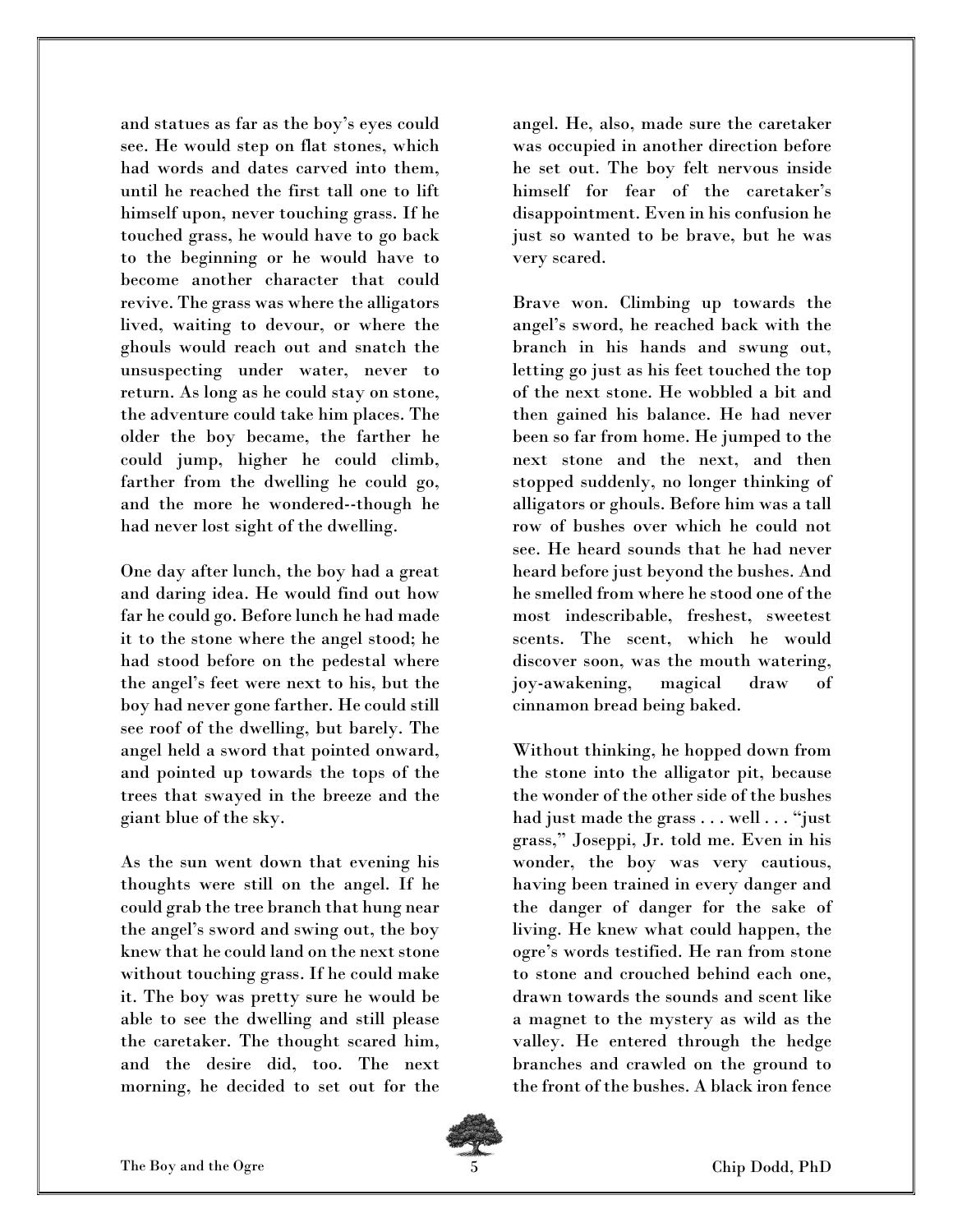ran along the front of the bushes, and he knew protected him from what could harm him. The fence also kept him in he realized quickly.

What he saw made his heart race, and without knowing it, his eyes were wide and his mouth was slightly open and curved upwards. A man walked by carrying a paper and satchel. His shoes were shiny black, and he whistled while he walked. A girl and boy his own age came by the other way riding boards with wheels that he had seen in the books he read—very dangerous without protective gear. They wore none, and laughed as they click-clicked by on the sidewalk. A woman then walked by with a very eager dog on a leash. It made little quick steps to her big ones, and pulled on its leash towards the boy with a "yip-yip" sound. He slid back into the leafy branches for a moment until the lady pulled the eager dog along. It was quickly drawn to some other curiosity as they walked along. All the people the boy saw spoke to each other or smiled like they knew each other. The "hellos" made the boy ponder and look at the ground in wonder.

When he looked back up, across the street he saw a man come out of a store front with a broom. He wore a white apron, a big mustache, and a giant smile. The boy read the words JOSEPPI'S BAKERY written on the shiny window under the red and white awning of the shop. The boy knew where the magic scent came from, wafting out through the open front door; he watched the man greet passersby while he swept the sidewalk in front of the shop. And he watched lots of people go into the bakery.

A bus then arrived, stopping on the other side of the street almost in front of JOSEPPI'S BAKERY as people waiting climbed aboard, and it was off on its way quickly. Just as the boy was about to focus again on the smiling man in front of the bakery, he instead looked straight into the face of a young girl. She was on her hands and knees looking through the fence at him. Before he could gather his wits to run, she asked in plain-old curiosity what game he was playing by hiding in the bushes. Then he did gather his wits, pushed back into the grass quickly, and ran back to his stone dwelling as quickly as he could, not caring about alligators or ghouls at all. He was out of breath when he returned and the ogre was nowhere to be seen. The boy drank deeply from the water spigot before going out to his swing to think and ponder. But he could hardly ponder at all, so drawn was he to what he had seen.

The ogre returned soon enough for lunch, so the boy knew the time. He was still sitting in the swing staring out over the valley, but not seeing it anymore. He, instead, saw the place he had been, and he mostly remembered the smiling man who seemed about to throw his head back and laugh like in the books the boy read at night. The windows were shiny, the red and white awnings were bright, and the scent of cinnamon bread was indescribable—but to his nose and curious hunger.

The mood of the ogre was normal to the relief of the boy, until the boy himself realized he had not performed his typical behavior of moving toward the dwelling for the meal when the ogre arrived. He had forgotten, so lost in reverie and a

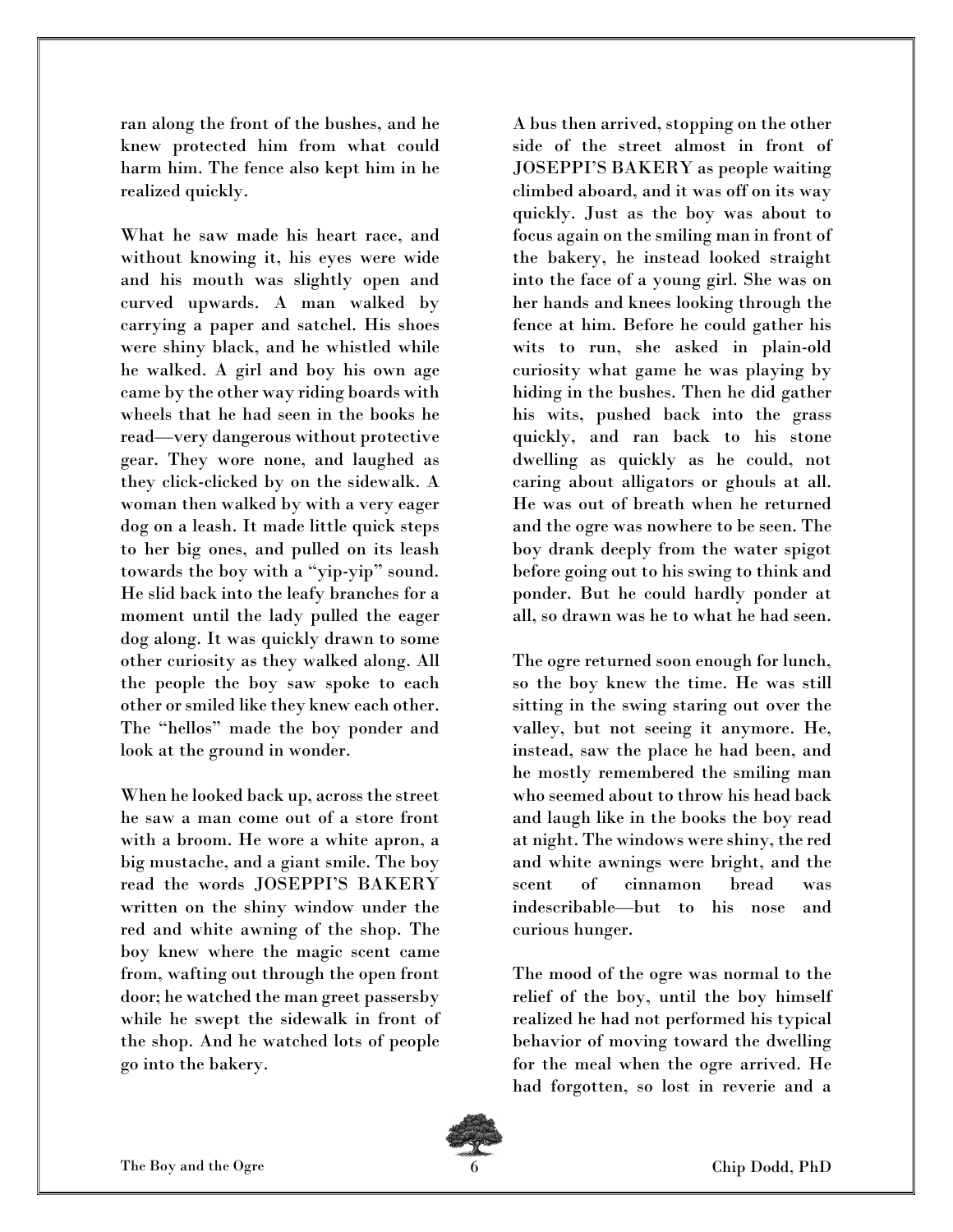strange fear. The ogre said nothing when the boy entered the stone dwelling. The silence scared the boy, and he had to make a decision very quickly. When the ogre and the boy sat for porridge, the ogre talked about his morning labor. Then he asked the boy if he had had a pleasant morning of play with a most minute, very slight, almost unnoticeable, hardly perceptible tone in his voice and look upon his face that frightened the boy. The boy watched this time more than normal. And this time he told a great story of play and escape from the dangers the ogre had taught him. The boy realized in that moment, however, a very strange, even discomfiting, yet stunning thought. He knew that he had been telling the ogre, always, what he wanted to hear—not the truth, like "I'm scared of you being mad at me, and then getting rid of me."

The ogre seemed not to be disappointed in the story, and the very minute, barely noticeable, only slight, hardly perceptible tone of voice and facial expression disappeared. The ogre, then, went on about his grunting and silence and talk of the afternoon chores. The boy

reached out to pat the ogre's hand, feeling somehow pity for the ogre. The boy and the ogre then looked at each other for just a moment before the ogre withdrew his hand and looked away not displeased, but somehow frightened, in a very minor, hardly noticeable way. But the boy knew, somehow this time, that the ogre's withdrawal was the ogre's withdrawal, not his own fault. The boy cared about the ogre, and the ogre cared about the boy. The boy had been taught that telling the truth would get him in trouble, so he learned not to share his thoughts and feelings.

The boy finished his porridge with ritualistic motions, but his heart and mind exploded with the joy of seeing a living picture book. People, lots of them, talking and laughing and walking in the wonder of each other. The boy especially remembered Joseppi's smiling welcome to the visitors who came to his shop, and the eager way he swept the sidewalk. No alligators and no ghouls that he could see, and yet he was very scared to believe what he saw.

### "Through the Gate, Silly"

The boy returned to the life he had seen. He hid in the bushes and watched. The girl who had asked what he was doing in the bushes found the boy again; he told her slowly that he was just playing a game by hiding. She asked if she could play, which scared the boy a lot. Without the boy's answer, she walked away and then reappeared moments later behind him. He asked, very surprised, how she came through the fence. In a very befuddled way, she giggled, and said, "through the gate, silly" He took the risk of showing her the game of alligators and ghouls, and she loved it. She was very good at it, too. They talked some, and

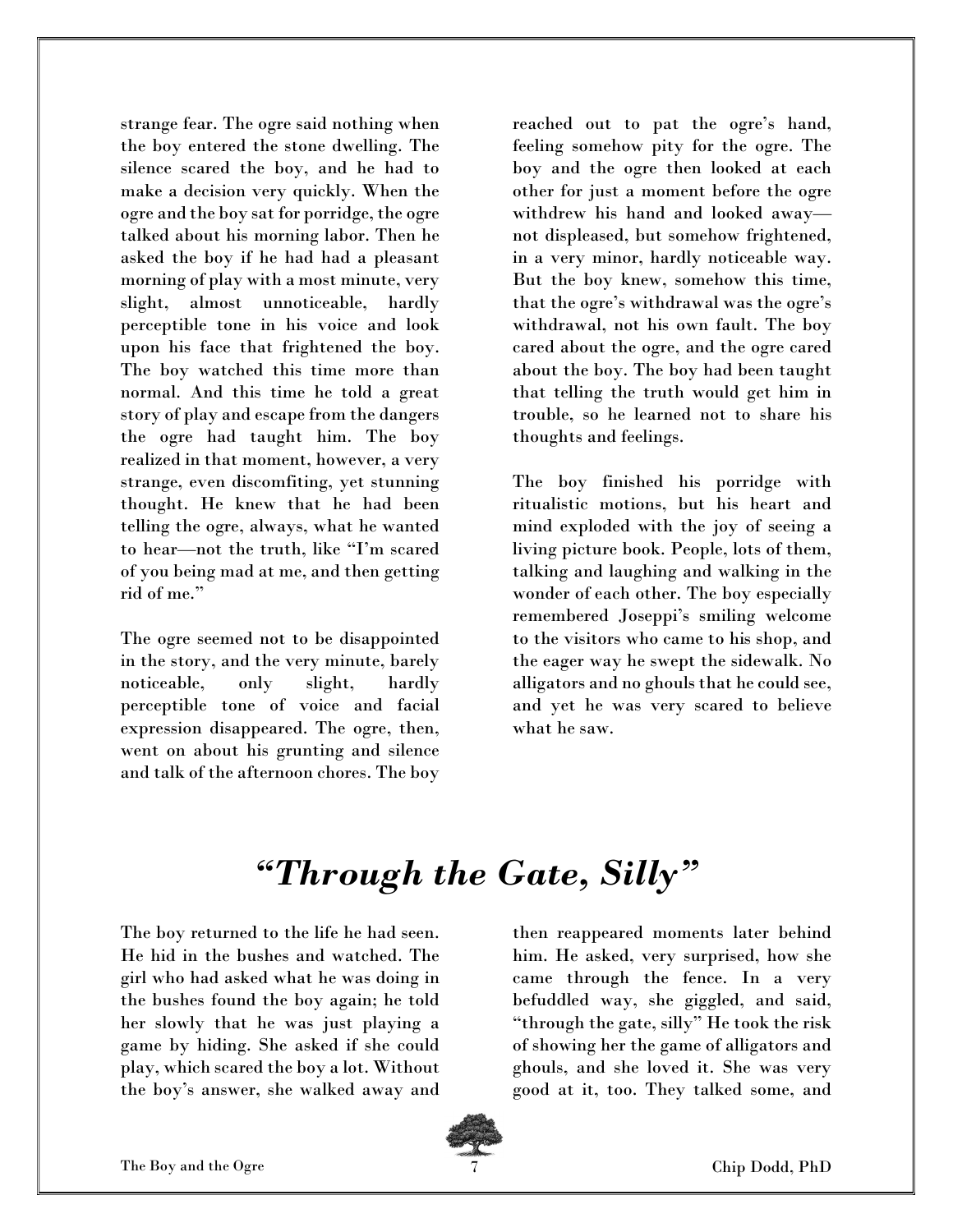finally the boy asked about the bakery and the smiling man. She smiled a very big smile and opened her big brown eyes with delight and said, "Oh, you mean my uncle Joseppi, the great baker." They sat with their backs against a stone that blocked the wind and made the sun warmer as they talked. The boy finally asked a daring question that he knew would reveal how much he did not know. He asked about the sweet scent coming from the shop. Very curiously she looked at him, and the boy saw a very kind and delightful look come to her face as she jumped up, grabbing his hand, and said, "Come with me!"

Before the surprised boy could even think to falsely protest, he was running with her to keep up. Through the gate, across the street, past a leaping barking little dog, which later is all he remembered seeing before they burst into the absolutely wonderful, delightful, magnificent, replenishing smell of cooking bread and the sound of Joseppi's laughter as he greeted his niece and her new friend. "Tell him about cinnamon, Uncle Joseppi. He doesn't know!"

"Aaaaah," Joseppi, said, "Hello, my friend, the one who hides in the bushes, welcome to the bakery of Joseppi! The greatest story I tell you about cinnamon is to taste its wonder." The boy forgot to run from the danger of realizing that Joseppi had seen him before, because Joseppi had already reached towards the cooling racks of bread to hand the boy a warm cinnamon muffin. "Go ahead," Joseppi said to the boy who just held the muffin in mid-air, "Joseppi no fool anyone." Time stood still for a moment as the boy stared at the muffin, and the room was quiet, until the boy took a bite, and the taste was as wondrous as the smell. His eyes opened wide, and he could not help but jump a little in the air as the girl and Joseppi laughed and hopped in their own delight.

Before the boy could even gobble up the muffin and then drink the coldest milk in the universe, Joseppi had begun to open a book of the great world of spices and began to read the names of all of them from A and beyond. He told about the lands they came from, and the boy would never need to go to them because he would one day have them all in the bakery, where the world would come to him.

Suddenly, the boy's eyes became wide with fright. He had forgotten the time so full of life he had been. He jumped from a spinning stool at the soda counter, hollered his goodbye as he headed out the door of Joseppi's place, and ran with all his might towards the stone dwelling as the sun sank into the valley beyond. He arrived out of breath just as the ogre entered the door of their house. The boy ran in just behind him, flush with fear and excitement. His head swam with truth and awakenings, and courage.

The ogre turned on the boy with fury, wanting to know where he had been. The boy stood still in fright and shame, looking into the large eyes of the hunchbacked ogre. In spite of the power of his fright, he remembered Joseppi's smile. Before the boy realized it, he said loudly, "You are fired!" The boy remembered reading that in one of the stories about the dangers of everything. The world stood still again. Twice in one

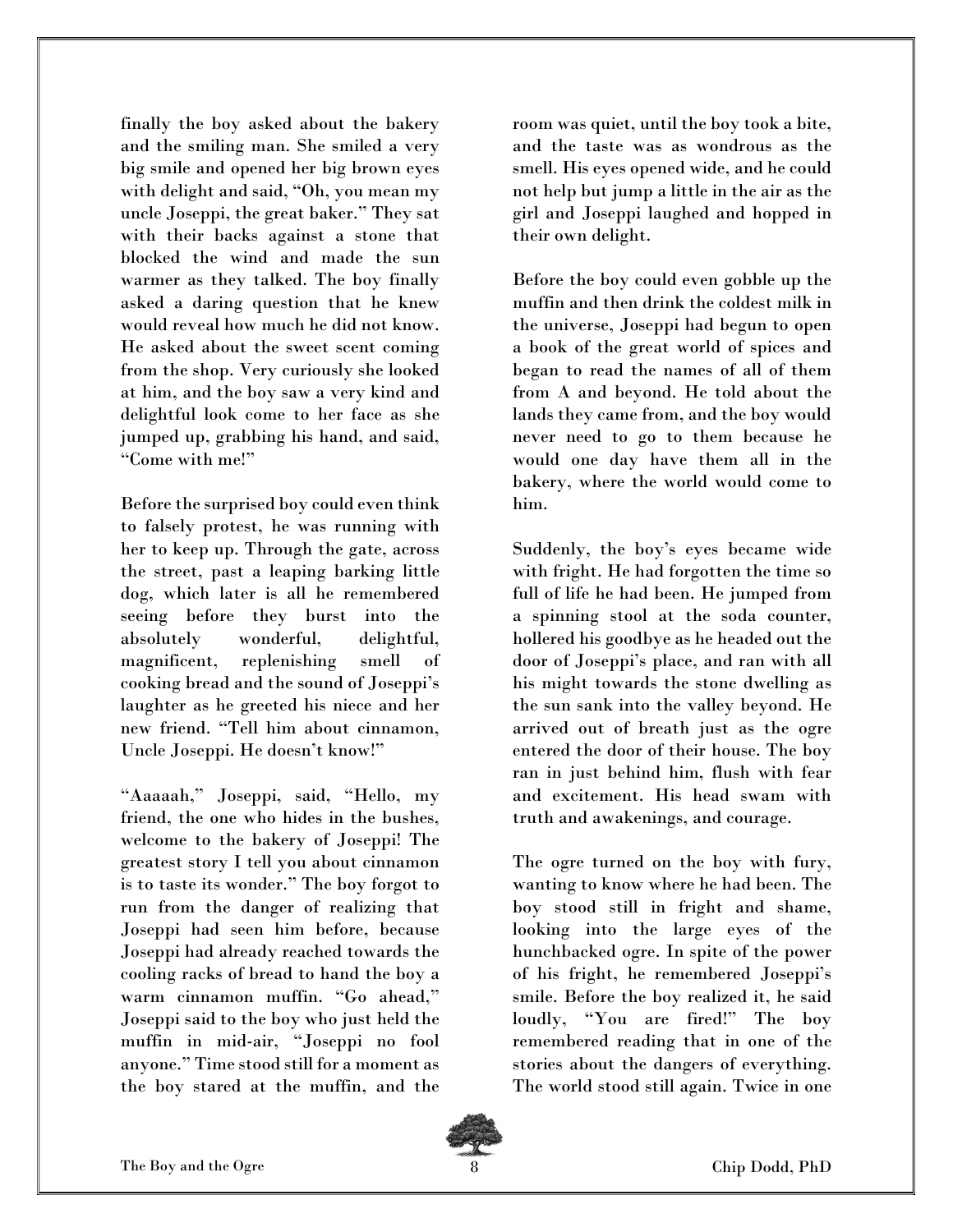day. The ogre stood stunned and breathless. Before the ogre could move or breathe, the boy continued, "You lied to me about where we live; you lied to me about what life is like; you lied to me about food and people and kindness and friends. You are fired," and the boy began to cry tears as big as raindrops. He kept on, through his tears and hiccupping, "I know you want to protect me, and I know you want me not to be harmed, but you did not tell me everything, and I have somehow always known. I have lied to you, and I do not want to lie. It feels so bad."

The boy began to feel himself get big, but he was not. The ogre had begun to shrink in front of his eyes. The boy stopped talking, and the ogre started to cry and shrink and protest. "I just wanted to take care of you and did the best I could. Everyone will hurt you and love is a lie," he shrieked with the voice that sounded like a cricket to the boy. "What will happen to me, and what will happen to

you," the caretaker wailed, as he began to look less like an ogre and more like a cricket, so small he had become at the boy's feet.

The boy reached to the floor towards the creature. It cowered before the fingers of the boy. Before he could run, the boy gently picked up the tiny ogre and held him in his palm. The boy brought him to his face so he could hear him when he talked.

The boy said, "I am not leaving you. But you are unemployed as to being my boss. You can be my advisor only, and only when I ask. Understood?" The ogre acted as if he were considering his options, but then quickly, though a bit sourly, agreed. "I am keeping you with me all the time. You will be okay." Then the boy put the ogre in his pocket, packed a bag of books and his spoon, and then ran to Joseppi's before the sun sank into darkness in the graveyard.

## Epilogue

Well, the rest you can guess. The niece of Joseppi, her name is Esmerelda, lived above the bakery with her uncle. Joseppi welcomed the boy into his home, too, as he had welcomed Esmerelda. And the funniest thing happened after the boy put his ogre on the counter. Joseppi placed his little ogre on the countertop, too, next to the boy's so they could meet. The little ogres shook hands cautiously. They agreed to work together to protect their owners—no matter what. Joseppi, the boy, and Esmerelda laughed aloud to see the meeting of the ogres.

Joseppi grew older, yet still kept his joy. The boy took the name Joseppi, Jr, with great gratitude. He married Esmerelda, never even thinking that anyone else in the world could have a sweeter heart and more beautiful eyes. She did not have an ogre. After they married, the aging Joseppi handed the keys for the bakery to the new couple. The new head bakers made